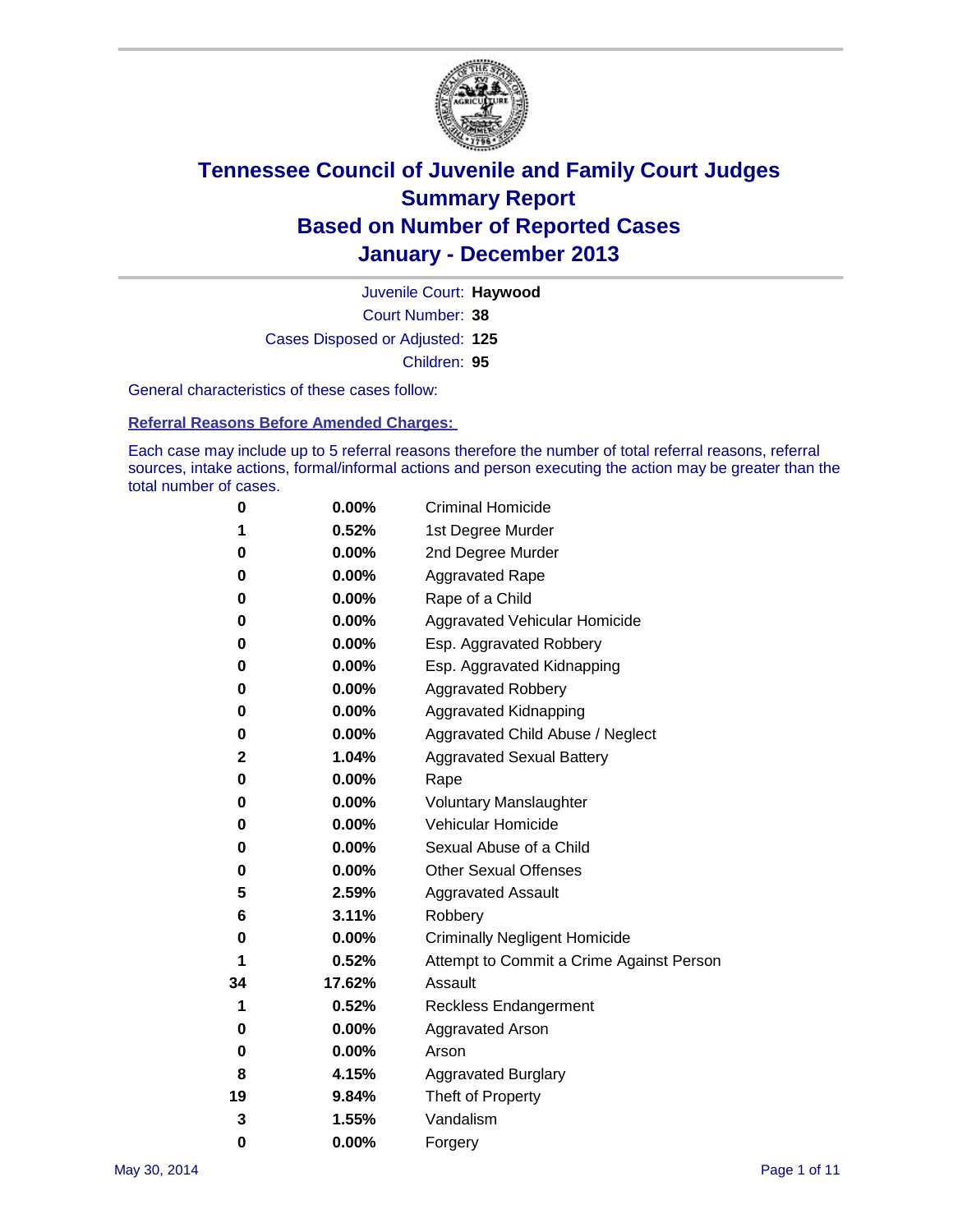

Court Number: **38** Juvenile Court: **Haywood** Cases Disposed or Adjusted: **125** Children: **95**

#### **Referral Reasons Before Amended Charges:**

Each case may include up to 5 referral reasons therefore the number of total referral reasons, referral sources, intake actions, formal/informal actions and person executing the action may be greater than the total number of cases.

| $\boldsymbol{0}$ | 0.00%  | <b>Worthless Checks</b>                                     |
|------------------|--------|-------------------------------------------------------------|
| 0                | 0.00%  | Illegal Possession / Fraudulent Use of Credit / Debit Cards |
| 0                | 0.00%  | <b>Burglary</b>                                             |
| 0                | 0.00%  | Unauthorized Use of a Vehicle                               |
| 0                | 0.00%  | <b>Cruelty to Animals</b>                                   |
| 0                | 0.00%  | Sale of Controlled Substances                               |
| 2                | 1.04%  | <b>Other Drug Offenses</b>                                  |
| 8                | 4.15%  | Possession of Controlled Substances                         |
| 0                | 0.00%  | <b>Criminal Attempt</b>                                     |
| 0                | 0.00%  | Carrying Weapons on School Property                         |
| 3                | 1.55%  | Unlawful Carrying / Possession of a Weapon                  |
| 4                | 2.07%  | <b>Evading Arrest</b>                                       |
| 0                | 0.00%  | Escape                                                      |
| 0                | 0.00%  | Driving Under Influence (DUI)                               |
| 6                | 3.11%  | Possession / Consumption of Alcohol                         |
| 1                | 0.52%  | Resisting Stop, Frisk, Halt, Arrest or Search               |
| 0                | 0.00%  | <b>Aggravated Criminal Trespass</b>                         |
| 0                | 0.00%  | Harassment                                                  |
| 0                | 0.00%  | Failure to Appear                                           |
| 0                | 0.00%  | Filing a False Police Report                                |
| 0                | 0.00%  | Criminal Impersonation                                      |
| 8                | 4.15%  | <b>Disorderly Conduct</b>                                   |
| 16               | 8.29%  | <b>Criminal Trespass</b>                                    |
| 2                | 1.04%  | <b>Public Intoxication</b>                                  |
| 0                | 0.00%  | Gambling                                                    |
| 18               | 9.33%  | Traffic                                                     |
| $\boldsymbol{2}$ | 1.04%  | <b>Local Ordinances</b>                                     |
| 3                | 1.55%  | Violation of Wildlife Regulations                           |
| $\mathbf 0$      | 0.00%  | Contempt of Court                                           |
| 20               | 10.36% | Violation of Probation                                      |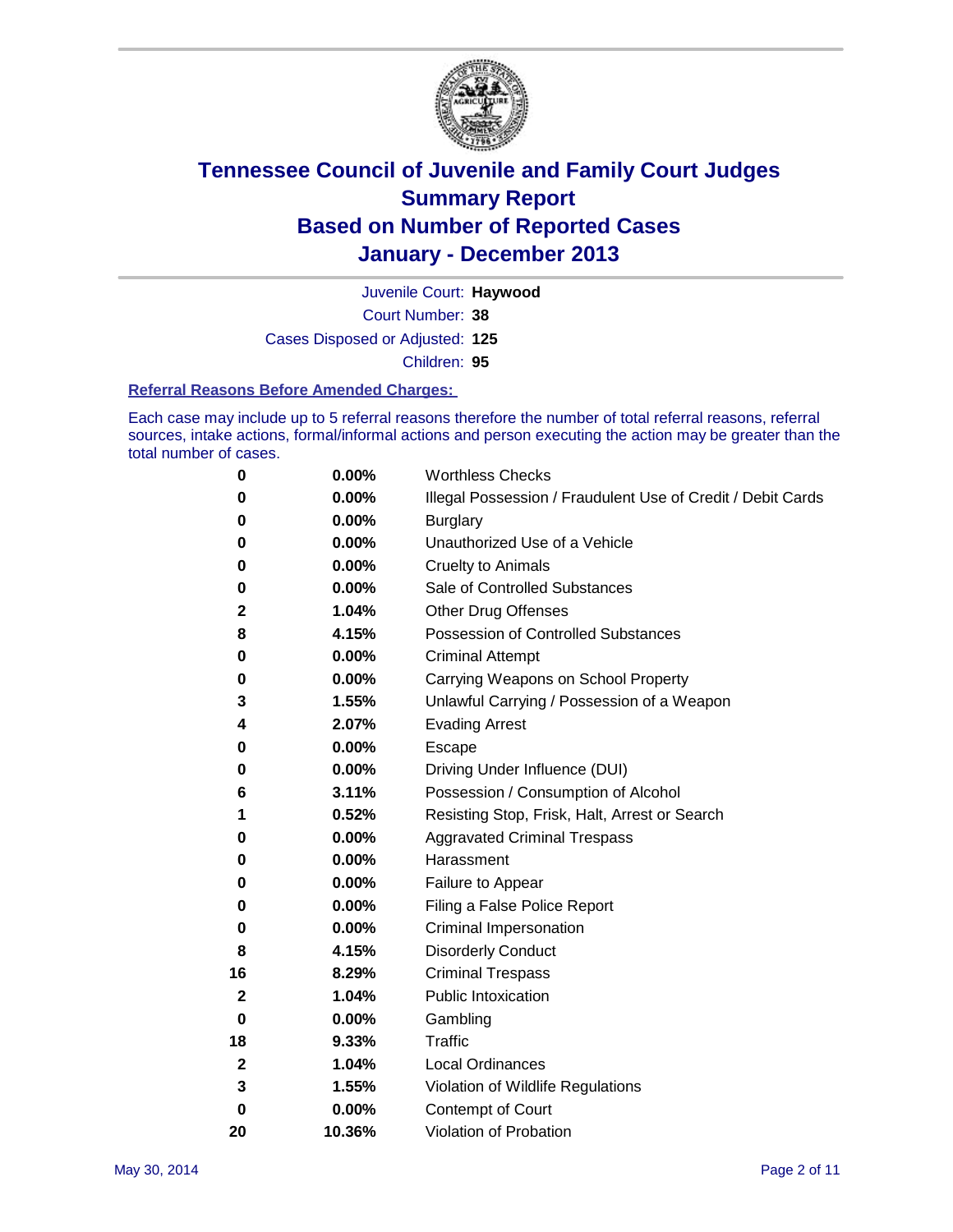

Court Number: **38** Juvenile Court: **Haywood** Cases Disposed or Adjusted: **125** Children: **95**

#### **Referral Reasons Before Amended Charges:**

Each case may include up to 5 referral reasons therefore the number of total referral reasons, referral sources, intake actions, formal/informal actions and person executing the action may be greater than the total number of cases.

| 193 | 100.00% | <b>Total Referrals</b>                 |
|-----|---------|----------------------------------------|
| 2   | 1.04%   | Other                                  |
| 0   | 0.00%   | <b>Consent to Marry</b>                |
| 0   | 0.00%   | <b>Request for Medical Treatment</b>   |
| 0   | 0.00%   | <b>Child Support</b>                   |
| 0   | 0.00%   | Paternity / Legitimation               |
| 0   | 0.00%   | Visitation                             |
| 0   | 0.00%   | Custody                                |
| 0   | 0.00%   | <b>Foster Care Review</b>              |
| 0   | 0.00%   | <b>Administrative Review</b>           |
| 0   | 0.00%   | <b>Judicial Review</b>                 |
| 0   | 0.00%   | Violation of Informal Adjustment       |
| 0   | 0.00%   | <b>Violation of Pretrial Diversion</b> |
| 0   | 0.00%   | <b>Termination of Parental Rights</b>  |
| 0   | 0.00%   | Dependency / Neglect                   |
| 0   | 0.00%   | <b>Physically Abused Child</b>         |
| 0   | 0.00%   | <b>Sexually Abused Child</b>           |
| 0   | 0.00%   | <b>Violation of Curfew</b>             |
| 0   | 0.00%   | Violation of a Valid Court Order       |
| 0   | 0.00%   | Possession of Tobacco Products         |
| 0   | 0.00%   | Out-of-State Runaway                   |
| 1   | 0.52%   | In-State Runaway                       |
| 6   | 3.11%   | Truancy                                |
| 8   | 4.15%   | <b>Unruly Behavior</b>                 |
| 3   | 1.55%   | <b>Violation of Aftercare</b>          |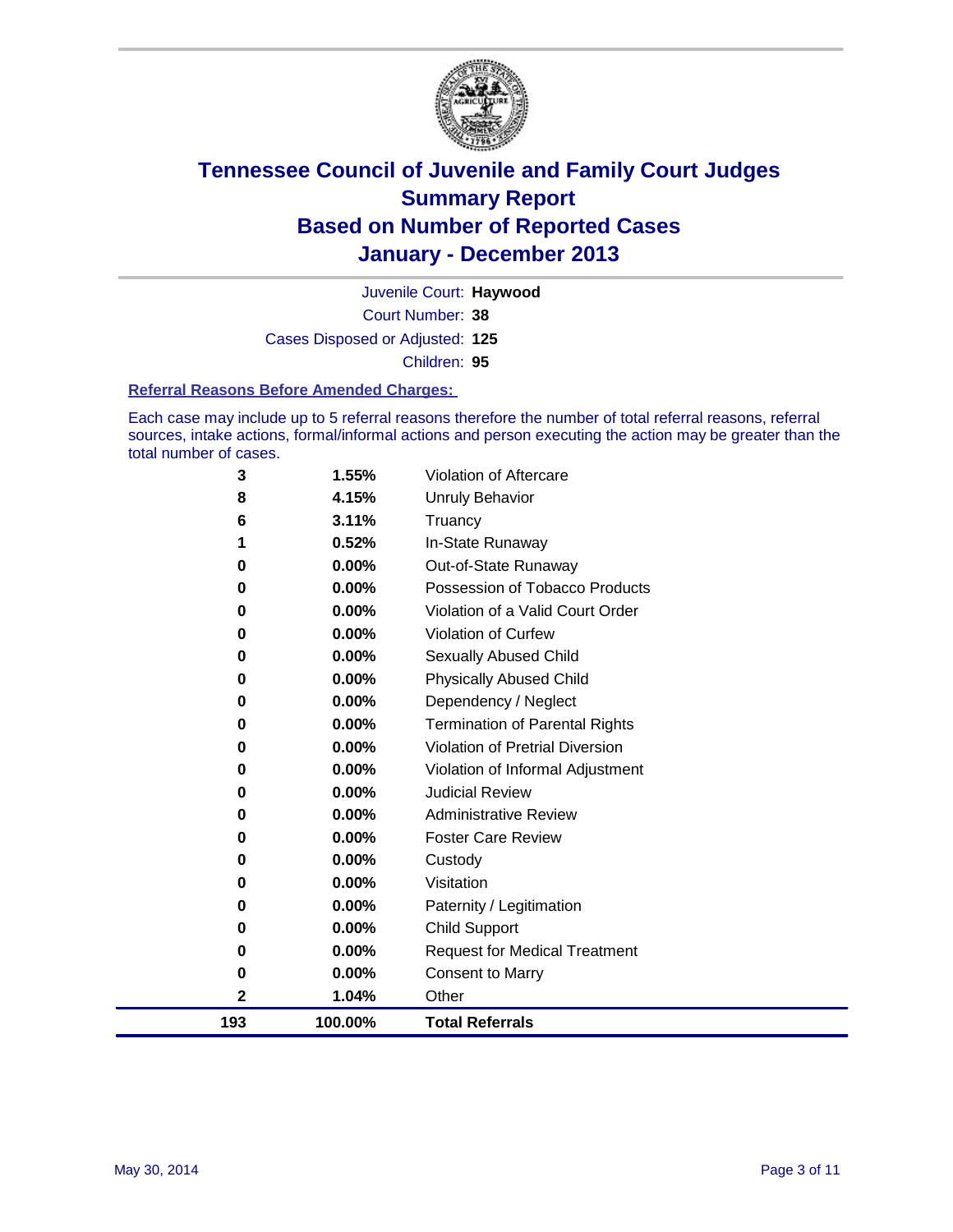

|                            |                                 | Juvenile Court: Haywood |  |
|----------------------------|---------------------------------|-------------------------|--|
|                            |                                 | Court Number: 38        |  |
|                            | Cases Disposed or Adjusted: 125 |                         |  |
|                            |                                 | Children: 95            |  |
| <b>Referral Sources: 1</b> |                                 |                         |  |
| 146                        | 75.65%                          | Law Enforcement         |  |
| ≏                          | 4 EE0/                          | $D^{\alpha}$            |  |

| 193         | 100.00% | <b>Total Referral Sources</b>     |
|-------------|---------|-----------------------------------|
| 0           | 0.00%   | Other                             |
| 0           | 0.00%   | Unknown                           |
| 0           | 0.00%   | Hospital                          |
| 0           | 0.00%   | Child & Parent                    |
| 15          | 7.77%   | Victim                            |
| 1           | 0.52%   | <b>Other Court</b>                |
| 0           | 0.00%   | Social Agency                     |
| 17          | 8.81%   | <b>Court Staff</b>                |
| $\bf{0}$    | 0.00%   | <b>District Attorney's Office</b> |
| 0           | 0.00%   | <b>Other State Department</b>     |
| 5           | 2.59%   | <b>DCS</b>                        |
| $\mathbf 0$ | 0.00%   | <b>CSA</b>                        |
| 6           | 3.11%   | School                            |
| 0           | 0.00%   | Self                              |
| 0           | 0.00%   | Relatives                         |
| 3           | 1.55%   | Parents                           |
|             |         |                                   |

### **Age of Child at Referral: 2**

| 95 | 100.00% | <b>Total Child Count</b> |
|----|---------|--------------------------|
| 0  | 0.00%   | <b>Unknown</b>           |
| 0  | 0.00%   | Ages 19 and Over         |
| 35 | 36.84%  | Ages 17 through 18       |
| 40 | 42.11%  | Ages 15 through 16       |
| 11 | 11.58%  | Ages 13 through 14       |
| 5  | 5.26%   | Ages 11 through 12       |
| 4  | 4.21%   | Ages 10 and Under        |
|    |         |                          |

<sup>1</sup> If different than number of Referral Reasons (193), verify accuracy of your court's data.

<sup>2</sup> One child could be counted in multiple categories, verify accuracy of your court's data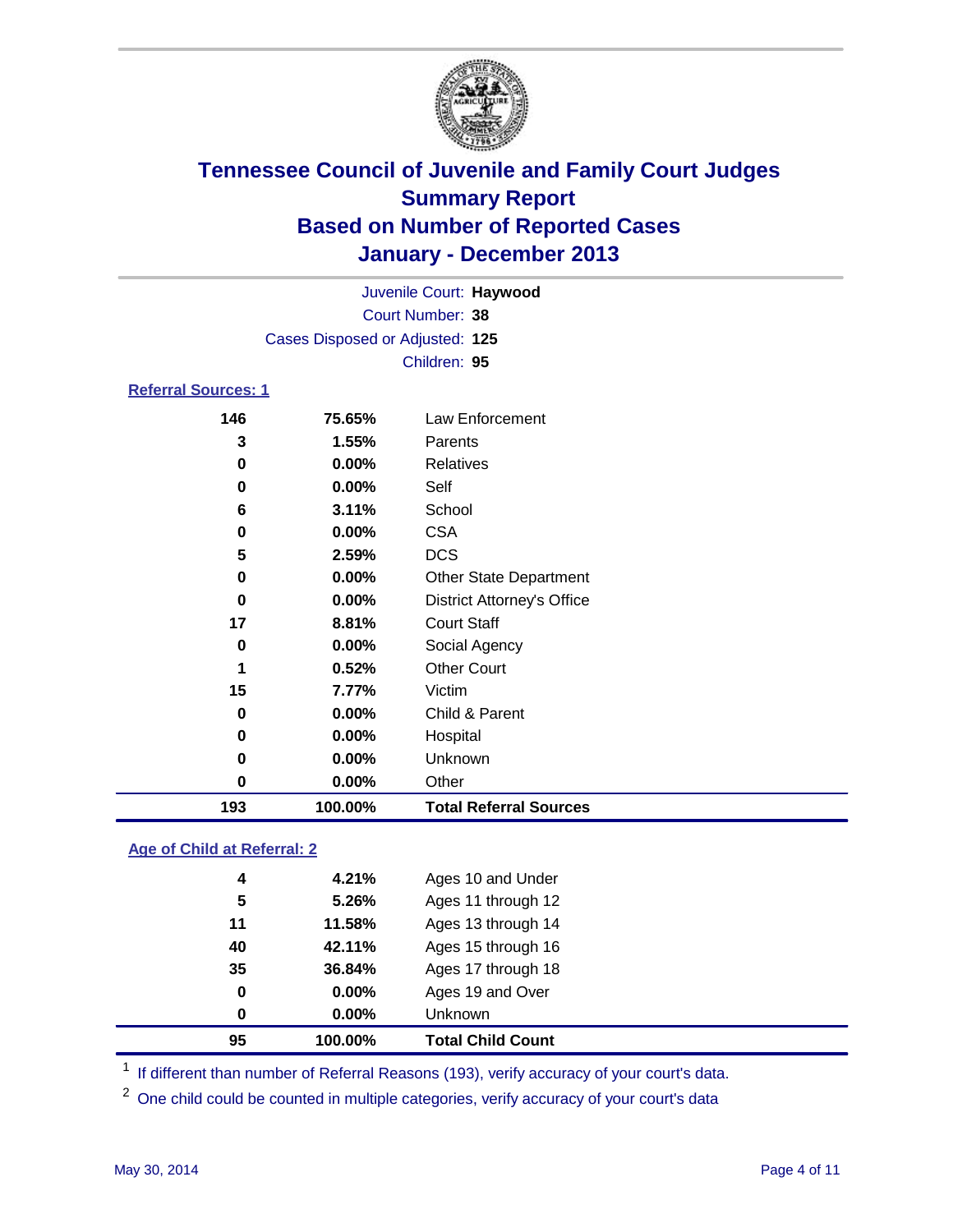

|                                         |                                 | Juvenile Court: Haywood  |
|-----------------------------------------|---------------------------------|--------------------------|
|                                         |                                 | Court Number: 38         |
|                                         | Cases Disposed or Adjusted: 125 |                          |
|                                         |                                 | Children: 95             |
| Sex of Child: 1                         |                                 |                          |
| 69                                      | 72.63%                          | Male                     |
| 26                                      | 27.37%                          | Female                   |
| $\mathbf 0$                             | 0.00%                           | Unknown                  |
| 95                                      | 100.00%                         | <b>Total Child Count</b> |
| Race of Child: 1                        |                                 |                          |
| 27                                      | 28.42%                          | White                    |
| 66                                      | 69.47%                          | African American         |
| $\bf{0}$                                | 0.00%                           | Native American          |
| $\bf{0}$                                | 0.00%                           | Asian                    |
| $\mathbf{2}$                            | 2.11%                           | Mixed                    |
| $\bf{0}$                                | 0.00%                           | Unknown                  |
| 95                                      | 100.00%                         | <b>Total Child Count</b> |
| <b>Hispanic Origin: 1</b>               |                                 |                          |
| 0                                       | 0.00%                           | Yes                      |
| 95                                      | 100.00%                         | <b>No</b>                |
| $\pmb{0}$                               | 0.00%                           | Unknown                  |
| 95                                      | 100.00%                         | <b>Total Child Count</b> |
| <b>School Enrollment of Children: 1</b> |                                 |                          |
| 90                                      | 94.74%                          | Yes                      |
| 5                                       | 5.26%                           | <b>No</b>                |
| $\bf{0}$                                | 0.00%                           | Unknown                  |
| 95                                      | 100.00%                         | <b>Total Child Count</b> |

One child could be counted in multiple categories, verify accuracy of your court's data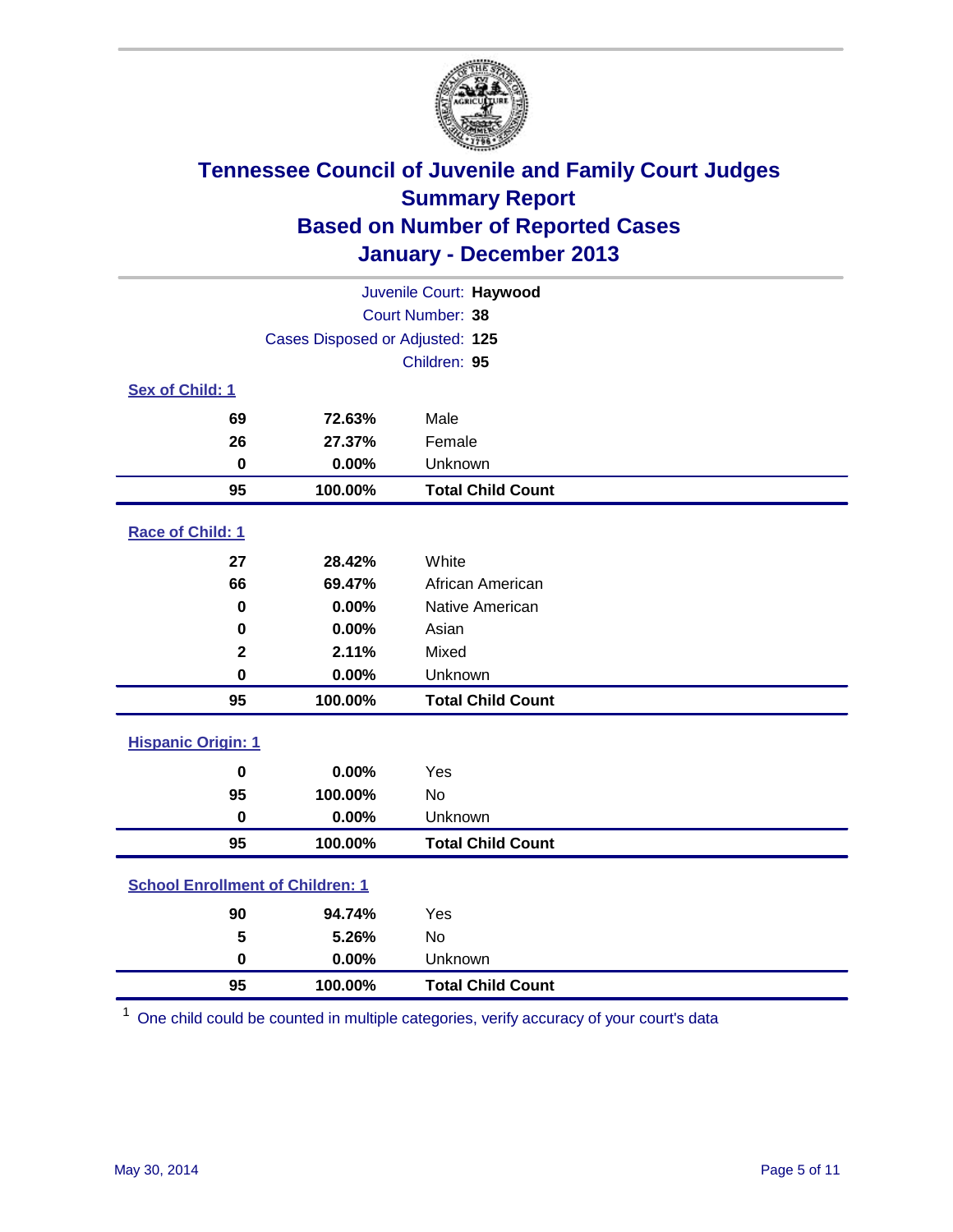

Court Number: **38** Juvenile Court: **Haywood** Cases Disposed or Adjusted: **125** Children: **95**

### **Living Arrangement of Child at Time of Referral: 1**

| 95 | 100.00%  | <b>Total Child Count</b>     |  |
|----|----------|------------------------------|--|
| 0  | $0.00\%$ | Other                        |  |
| 0  | $0.00\%$ | Unknown                      |  |
| 0  | $0.00\%$ | Independent                  |  |
| 0  | $0.00\%$ | In an Institution            |  |
| 1  | 1.05%    | In a Residential Center      |  |
| 1  | 1.05%    | In a Group Home              |  |
| 0  | 0.00%    | With Foster Family           |  |
| 0  | 0.00%    | <b>With Adoptive Parents</b> |  |
| 12 | 12.63%   | <b>With Relatives</b>        |  |
| 6  | 6.32%    | With Father                  |  |
| 54 | 56.84%   | <b>With Mother</b>           |  |
| 7  | 7.37%    | With Mother and Stepfather   |  |
| 2  | 2.11%    | With Father and Stepmother   |  |
| 12 | 12.63%   | With Both Biological Parents |  |
|    |          |                              |  |

### **Type of Detention: 2**

| 125          | 100.00%  | <b>Total Detention Count</b> |  |
|--------------|----------|------------------------------|--|
| 0            | $0.00\%$ | Other                        |  |
| 123          | 98.40%   | Does Not Apply               |  |
| 0            | $0.00\%$ | <b>Unknown</b>               |  |
| 0            | 0.00%    | <b>Psychiatric Hospital</b>  |  |
| 0            | 0.00%    | Jail - No Separation         |  |
| 0            | $0.00\%$ | Jail - Partial Separation    |  |
| 0            | 0.00%    | Jail - Complete Separation   |  |
| $\mathbf{2}$ | 1.60%    | Juvenile Detention Facility  |  |
| 0            | 0.00%    | Non-Secure Placement         |  |
|              |          |                              |  |

<sup>1</sup> One child could be counted in multiple categories, verify accuracy of your court's data

If different than number of Cases (125) verify accuracy of your court's data.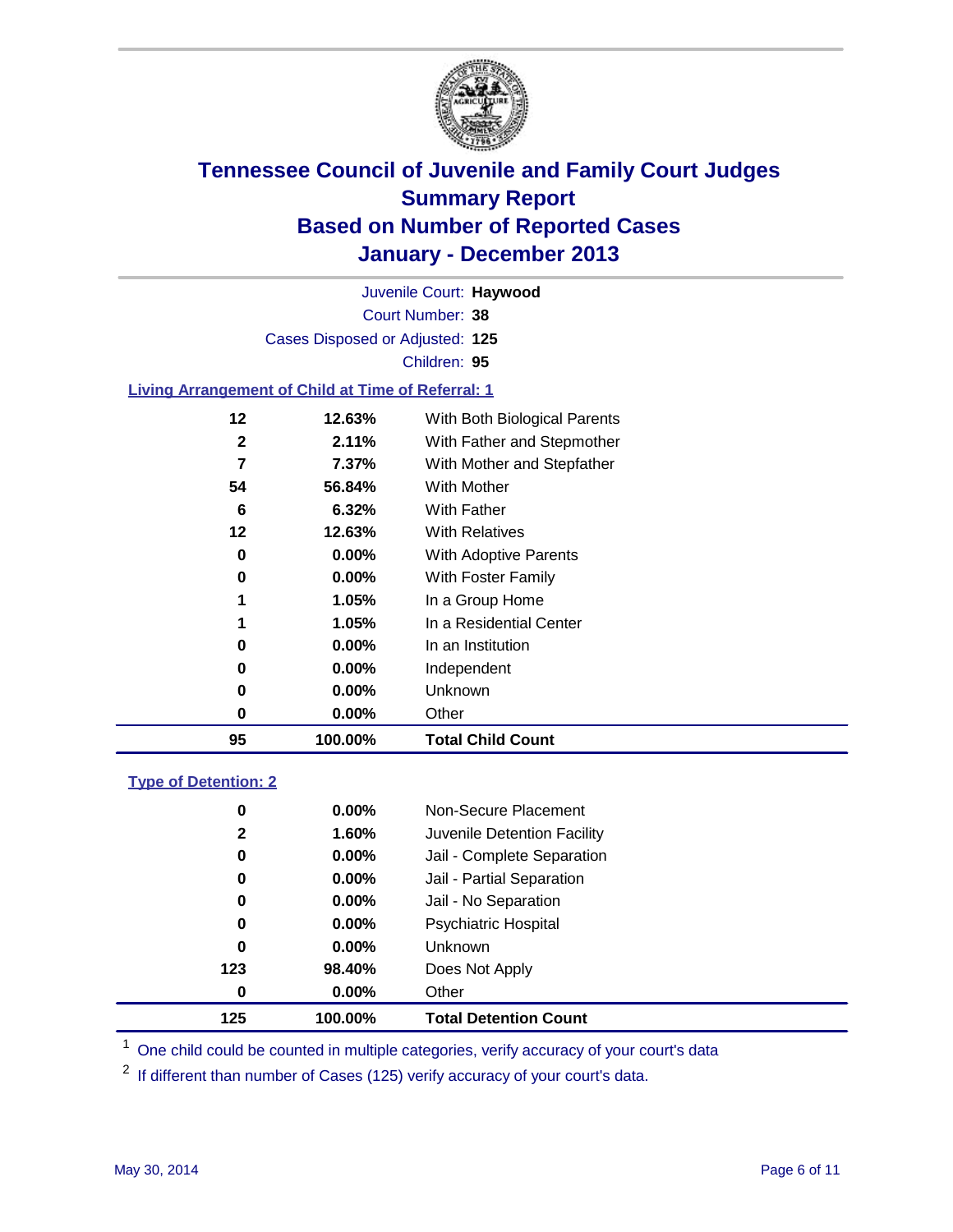

|                                                    |                                 | Juvenile Court: Haywood              |
|----------------------------------------------------|---------------------------------|--------------------------------------|
|                                                    |                                 | Court Number: 38                     |
|                                                    | Cases Disposed or Adjusted: 125 |                                      |
|                                                    |                                 | Children: 95                         |
| <b>Placement After Secure Detention Hearing: 1</b> |                                 |                                      |
| 0                                                  | 0.00%                           | Returned to Prior Living Arrangement |
| 1                                                  | 0.80%                           | Juvenile Detention Facility          |
| 0                                                  | 0.00%                           | Jail                                 |
| 0                                                  | 0.00%                           | Shelter / Group Home                 |
| 0                                                  | 0.00%                           | <b>Foster Family Home</b>            |
| 0                                                  | 0.00%                           | <b>Psychiatric Hospital</b>          |
| 0                                                  | 0.00%                           | Unknown                              |
| 123                                                | 98.40%                          | Does Not Apply                       |
| 1                                                  | 0.80%                           | Other                                |
| 125                                                | 100.00%                         | <b>Total Placement Count</b>         |
|                                                    |                                 |                                      |
| <b>Intake Actions: 2</b>                           |                                 |                                      |
| 172                                                | 89.12%                          | <b>Petition Filed</b>                |
| $\bf{0}$                                           | 0.00%                           | <b>Motion Filed</b>                  |
| 21                                                 | 10.88%                          | <b>Citation Processed</b>            |
| $\bf{0}$                                           | 0.00%                           | Notification of Paternity Processed  |
| $\bf{0}$                                           | 0.00%                           | Scheduling of Judicial Review        |
| 0                                                  | 0.00%                           | Scheduling of Administrative Review  |
| 0                                                  | 0.00%                           | Scheduling of Foster Care Review     |
| $\bf{0}$                                           | 0.00%                           | Unknown                              |
| 0                                                  | 0.00%                           | Does Not Apply                       |
| 0                                                  | 0.00%                           | Other                                |
| 193                                                | 100.00%                         | <b>Total Intake Count</b>            |

<sup>1</sup> If different than number of Cases (125) verify accuracy of your court's data.

<sup>2</sup> If different than number of Referral Reasons (193), verify accuracy of your court's data.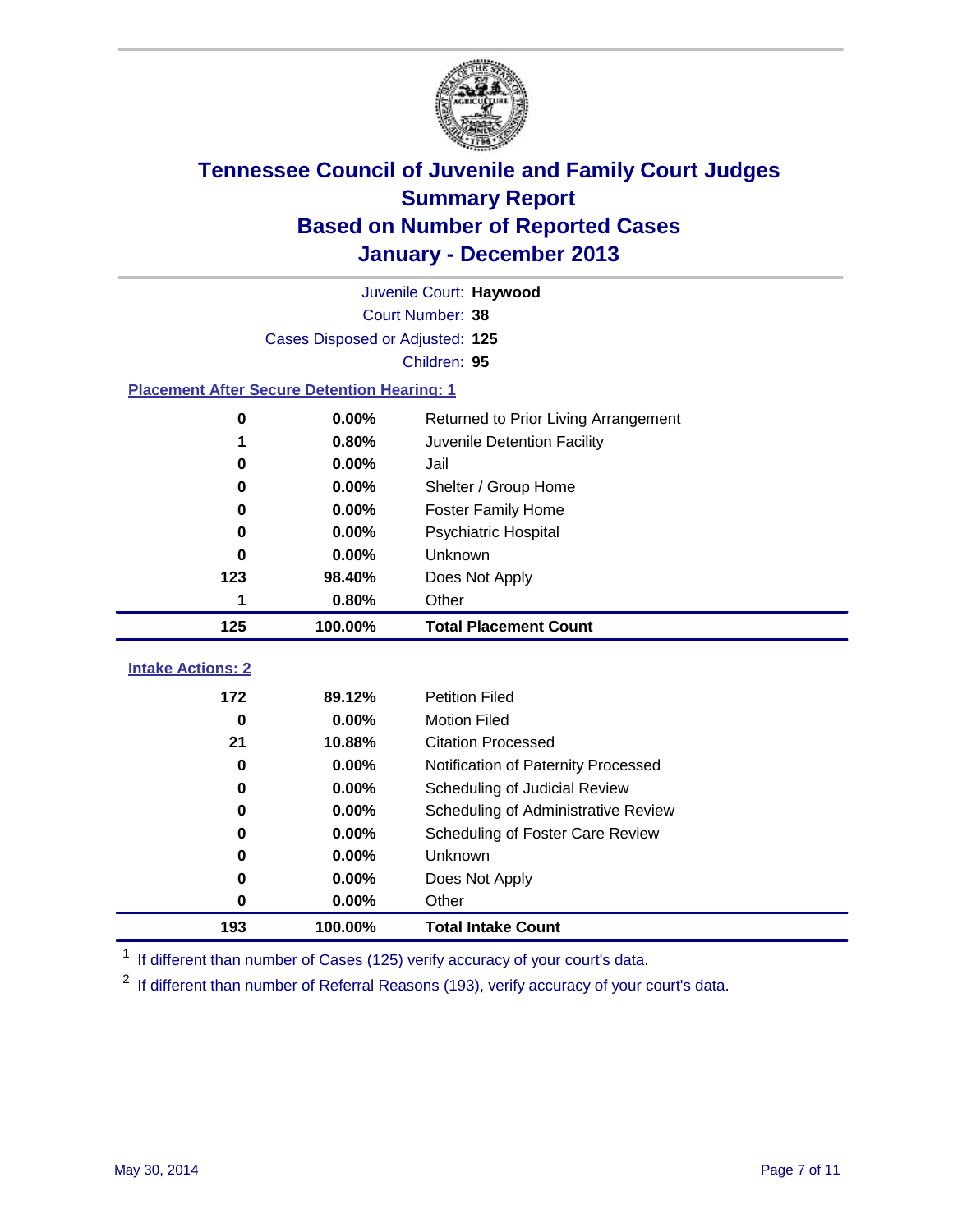

Court Number: **38** Juvenile Court: **Haywood** Cases Disposed or Adjusted: **125** Children: **95**

### **Last Grade Completed by Child: 1**

| 0        | 0.00%    | Too Young for School         |
|----------|----------|------------------------------|
| 0        | $0.00\%$ | Preschool                    |
| 0        | 0.00%    | Kindergarten                 |
| 0        | $0.00\%$ | 1st Grade                    |
| 0        | 0.00%    | 2nd Grade                    |
| 0        | 0.00%    | 3rd Grade                    |
| 4        | 4.21%    | 4th Grade                    |
| 1        | 1.05%    | 5th Grade                    |
| 6        | 6.32%    | 6th Grade                    |
| 12       | 12.63%   | 7th Grade                    |
| 18       | 18.95%   | 8th Grade                    |
| 17       | 17.89%   | 9th Grade                    |
| 19       | 20.00%   | 10th Grade                   |
| 17       | 17.89%   | 11th Grade                   |
| $\bf{0}$ | 0.00%    | 12th Grade                   |
| 0        | 0.00%    | Non-Graded Special Ed        |
| 0        | 0.00%    | <b>GED</b>                   |
| 0        | $0.00\%$ | Graduated                    |
| 0        | $0.00\%$ | <b>Never Attended School</b> |
| 1        | 1.05%    | Unknown                      |
| 0        | $0.00\%$ | Other                        |
| 95       | 100.00%  | <b>Total Child Count</b>     |

| <b>Enrolled in Special Education: 1</b> |
|-----------------------------------------|
|                                         |

| 95 | 100.00% | <b>Total Child Count</b> |  |
|----|---------|--------------------------|--|
| 1  | 1.05%   | Unknown                  |  |
| 87 | 91.58%  | No                       |  |
| 7  | 7.37%   | Yes                      |  |
|    |         |                          |  |

One child could be counted in multiple categories, verify accuracy of your court's data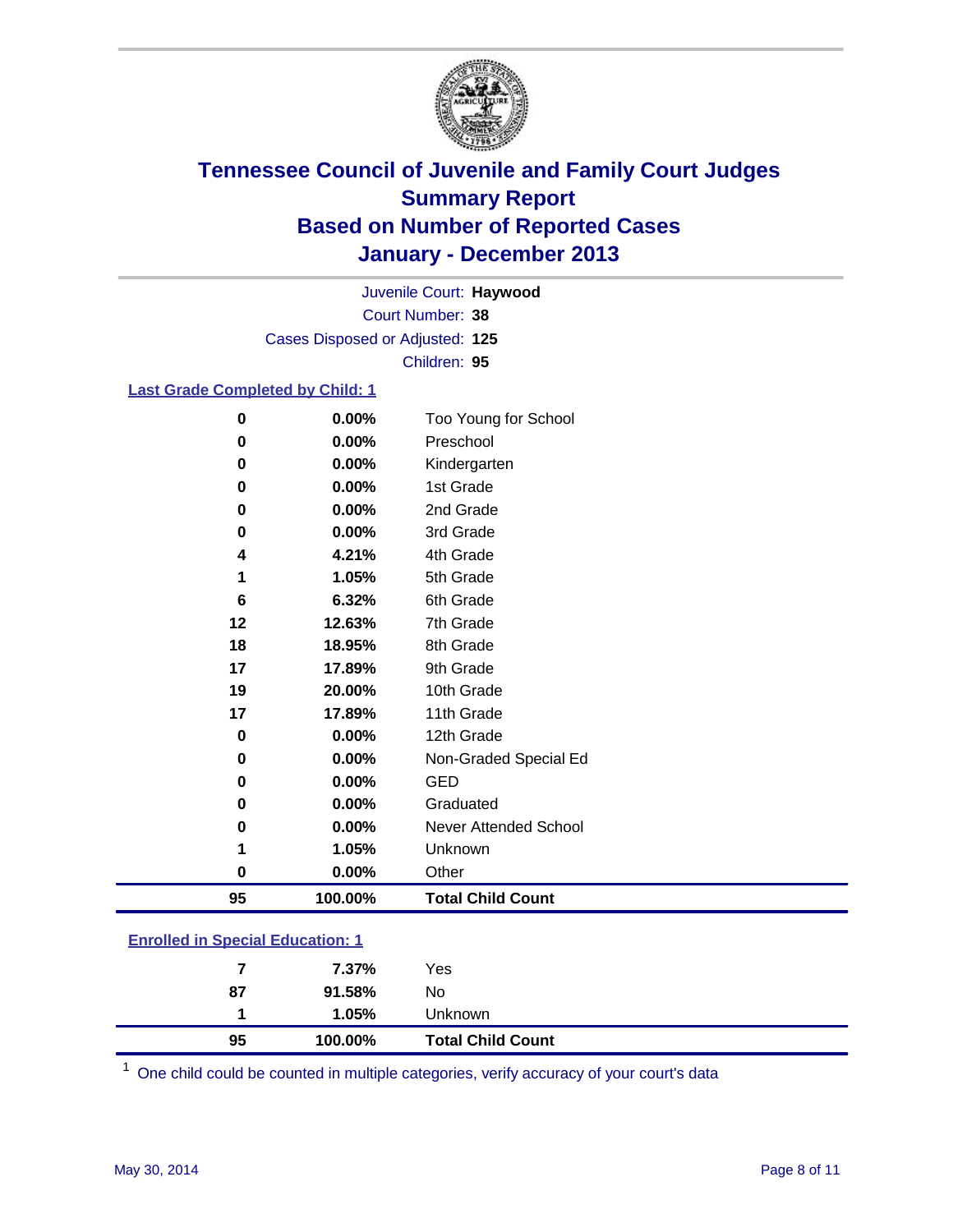

|                              |                                 | Juvenile Court: Haywood   |
|------------------------------|---------------------------------|---------------------------|
|                              |                                 | Court Number: 38          |
|                              | Cases Disposed or Adjusted: 125 |                           |
|                              |                                 | Children: 95              |
| <b>Action Executed By: 1</b> |                                 |                           |
| 193                          | 100.00%                         | Judge                     |
| 0                            | $0.00\%$                        | Magistrate                |
| 0                            | $0.00\%$                        | <b>YSO</b>                |
| 0                            | $0.00\%$                        | Other                     |
| 0                            | $0.00\%$                        | Unknown                   |
| 193                          | 100.00%                         | <b>Total Action Count</b> |

### **Formal / Informal Actions: 1**

| 14       | 7.25%    | Dismissed                                        |
|----------|----------|--------------------------------------------------|
| 3        | 1.55%    | Retired / Nolle Prosequi                         |
| 121      | 62.69%   | <b>Complaint Substantiated Delinquent</b>        |
| 16       | 8.29%    | <b>Complaint Substantiated Status Offender</b>   |
| 0        | $0.00\%$ | <b>Complaint Substantiated Dependent/Neglect</b> |
| 0        | $0.00\%$ | <b>Complaint Substantiated Abused</b>            |
| 0        | $0.00\%$ | <b>Complaint Substantiated Mentally III</b>      |
| 0        | $0.00\%$ | Informal Adjustment                              |
| 0        | $0.00\%$ | <b>Pretrial Diversion</b>                        |
| 0        | $0.00\%$ | <b>Transfer to Adult Court Hearing</b>           |
| 0        | $0.00\%$ | Charges Cleared by Transfer to Adult Court       |
| 0        | $0.00\%$ | Special Proceeding                               |
| $\bf{0}$ | $0.00\%$ | <b>Review Concluded</b>                          |
| 39       | 20.21%   | Case Held Open                                   |
| 0        | $0.00\%$ | Other                                            |
| 0        | $0.00\%$ | <b>Unknown</b>                                   |
| 193      | 100.00%  | <b>Total Action Count</b>                        |

<sup>1</sup> If different than number of Referral Reasons (193), verify accuracy of your court's data.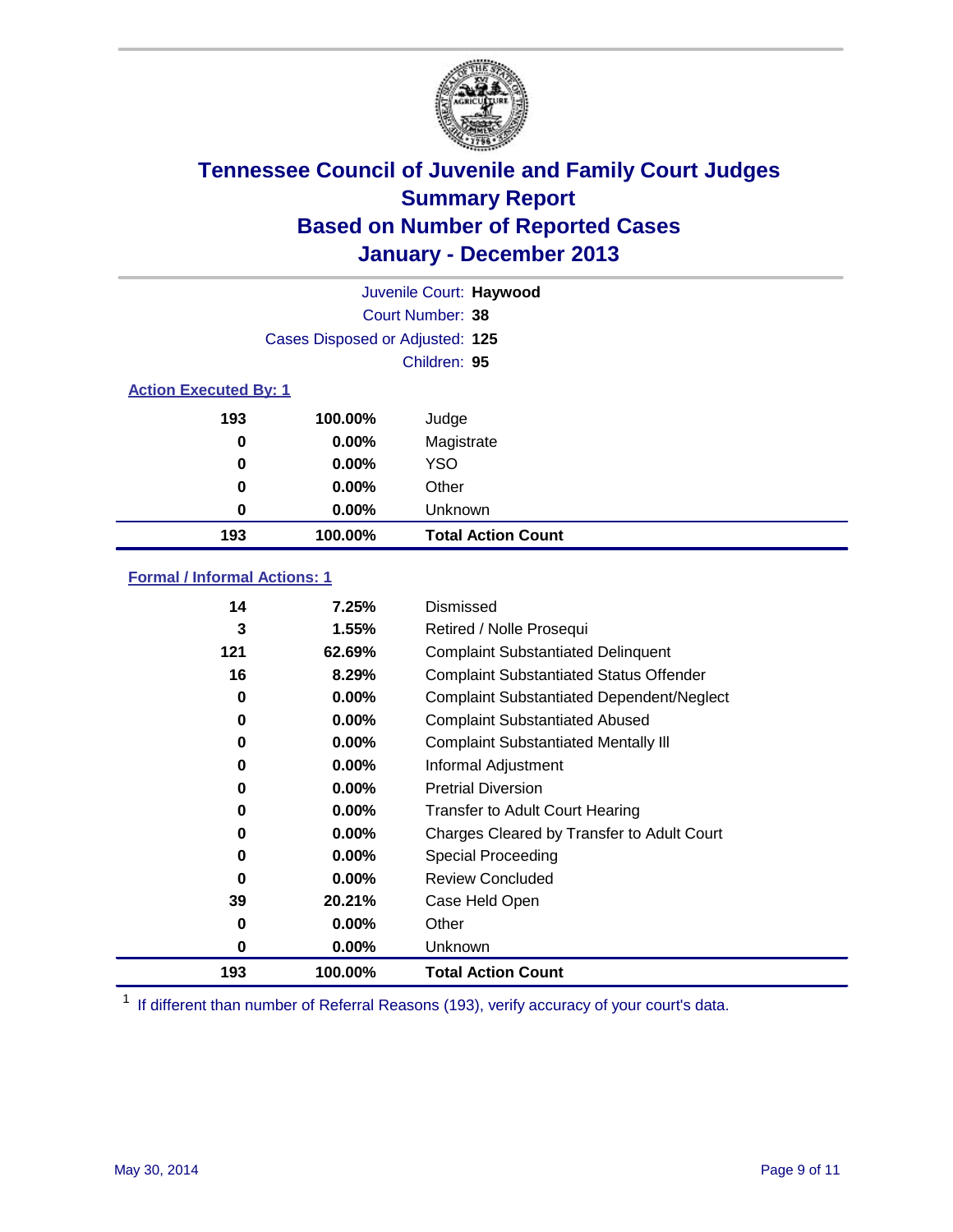

|                       |                                 | Juvenile Court: Haywood                               |
|-----------------------|---------------------------------|-------------------------------------------------------|
|                       |                                 | Court Number: 38                                      |
|                       | Cases Disposed or Adjusted: 125 |                                                       |
|                       |                                 | Children: 95                                          |
| <b>Case Outcomes:</b> |                                 | There can be multiple outcomes for one child or case. |
| 6                     | 2.01%                           | Case Dismissed                                        |
| 2                     | 0.67%                           | Case Retired or Nolle Prosequi                        |
| 0                     | 0.00%                           | Warned / Counseled                                    |
| 32                    | 10.74%                          | <b>Held Open For Review</b>                           |
| 27                    | 9.06%                           | Supervision / Probation to Juvenile Court             |
| 0                     | 0.00%                           | <b>Probation to Parents</b>                           |
| 1                     | 0.34%                           | Referral to Another Entity for Supervision / Service  |
| 5                     | 1.68%                           | Referred for Mental Health Counseling                 |
| 0                     | 0.00%                           | Referred for Alcohol and Drug Counseling              |
| 0                     | 0.00%                           | <b>Referred to Alternative School</b>                 |
| 0                     | 0.00%                           | Referred to Private Child Agency                      |
| 1                     | 0.34%                           | Referred to Defensive Driving School                  |
| 0                     | 0.00%                           | Referred to Alcohol Safety School                     |
| 0                     | 0.00%                           | Referred to Juvenile Court Education-Based Program    |
| 5                     | 1.68%                           | Driver's License Held Informally                      |
| 0                     | 0.00%                           | <b>Voluntary Placement with DMHMR</b>                 |
| 1                     | 0.34%                           | <b>Private Mental Health Placement</b>                |
| 0                     | 0.00%                           | <b>Private MR Placement</b>                           |
| 0                     | 0.00%                           | Placement with City/County Agency/Facility            |
| 0                     | 0.00%                           | Placement with Relative / Other Individual            |
| 81                    | 27.18%                          | Fine                                                  |
| 0                     | 0.00%                           | <b>Public Service</b>                                 |
| 5                     | 1.68%                           | Restitution                                           |
| 0                     | 0.00%                           | <b>Runaway Returned</b>                               |
| 1                     | 0.34%                           | No Contact Order                                      |
| 0                     | 0.00%                           | Injunction Other than No Contact Order                |
| 0                     | 0.00%                           | <b>House Arrest</b>                                   |
| 0                     | 0.00%                           | <b>Court Defined Curfew</b>                           |
| 0                     | 0.00%                           | Dismissed from Informal Adjustment                    |
| 0                     | 0.00%                           | <b>Dismissed from Pretrial Diversion</b>              |
| 0                     | 0.00%                           | Released from Probation                               |
| 0                     | 0.00%                           | <b>Transferred to Adult Court</b>                     |
| 0                     | 0.00%                           | <b>DMHMR Involuntary Commitment</b>                   |